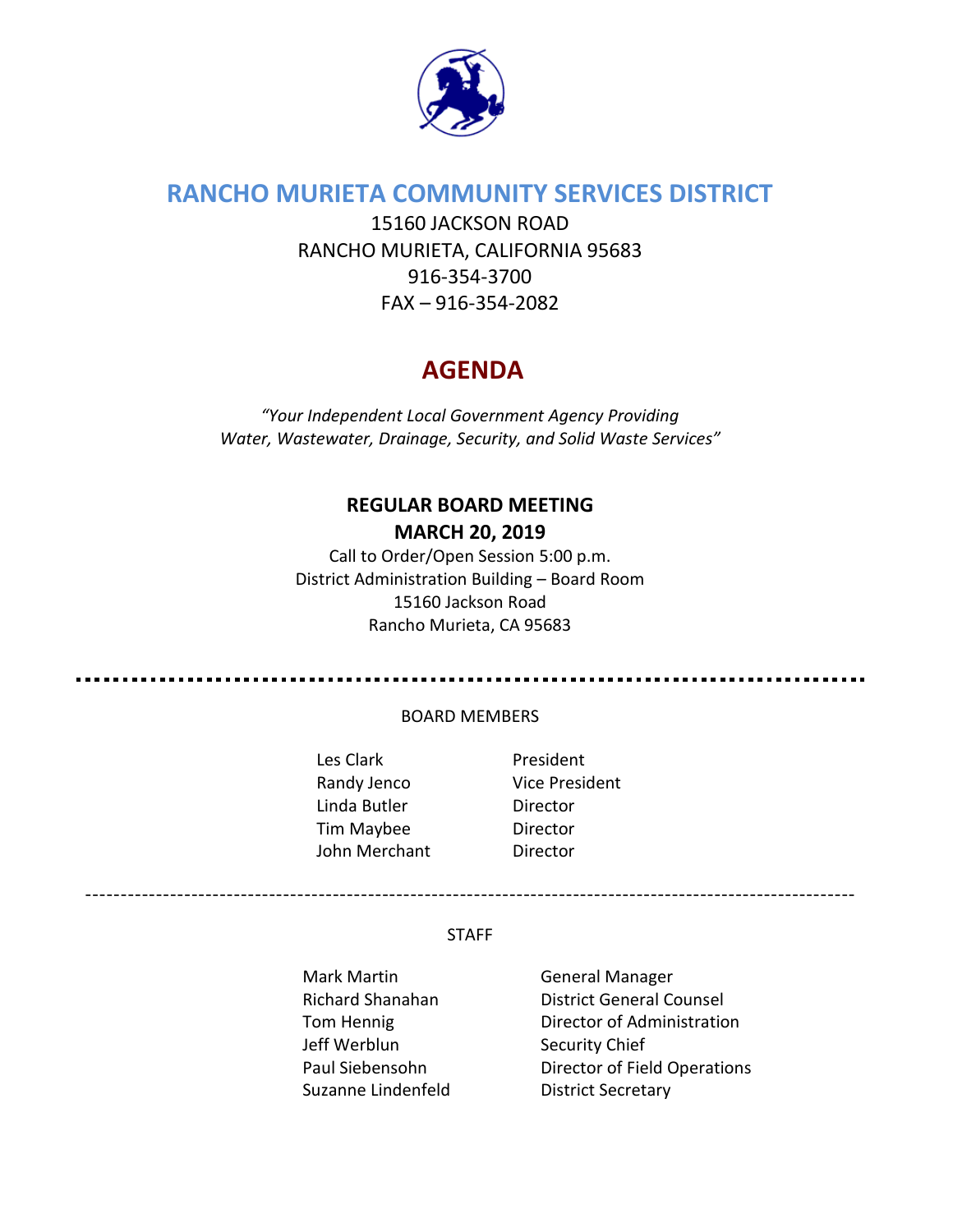# **RANCHO MURIETA COMMUNITY SERVICES DISTRICT**

MARCH 20, 2019

REGULAR BOARD MEETING

Call to Order/ Open Session 5:00 p.m.

All persons present at District meetings will place their cellular devices in silent and/or vibrate mode (no ringing of any kind). During meetings, these devices will be used only for emergency purposes and, if used, the party called/calling will exit the meeting room for conversation. Other electronic and internet enabled devices are to be used in the "silent" mode. Under no circumstances will recording devices or problems associated with them be permitted to interrupt or delay District meetings.

## **AGENDA**

#### **1. CALL TO ORDER** - Determination of Quorum – President Clark **(Roll Call)** 5:00

ESTIMATED RUNNING TIME

### **2. CONSIDER ADOPTION OF AGENDA** (Motion)

*The Board will discuss items on this agenda, and may take action on those items, including informational items and continued items. The Board may also discuss other items that do not appear on this agenda but will not act on those items unless action is urgent, and a resolution is passed by a twothirds (2/3) vote declaring that the need for action arose after posting of this agenda.*

*The running times listed on this agenda are only estimates and may be discussed earlier or later than shown. At the discretion of the Board, an item may be moved on the agenda and or taken out of order. TIMED ITEMS as specifically noted, such as Hearings or Formal Presentations of community-wide interest, will not be taken up earlier than listed.*

- **3. CONSENT CALENDAR** (Motion) **(Roll Call Vote)** *(5 min.) All items in Agenda Item 3 will be approved as one item if they are not excluded from the motion adopting the consent calendar*.
	- **A.** Approval of Board and Committee Meeting Minutes
		- *1. February 20, 2019 Regular Board Meeting Minutes*
		- *2. February 27, 2019 Special Board Meeting Minutes – Budget Workshop*
		- *3. February 28, 2019 Joint Security Committee Meeting Minutes*
		- *4. March 5, 2019 Improvements Committee Meeting Minutes*
		- *5. March 5, 2019 Security Committee Meeting Minutes*
		- *6. March 7, 2019 Communications & Technology Committee Meeting Minutes*
		- *7. March 12, 2019 Finance Committee Meeting Minutes*
	- **B.** Approval of Bills Paid Listing

#### **4. STAFF REPORTS** (Receive and File)

- **A.** General Manager's Report
- **B.** Administration/Financial Report
- **C.** Security Report
- **D.** Utilities Report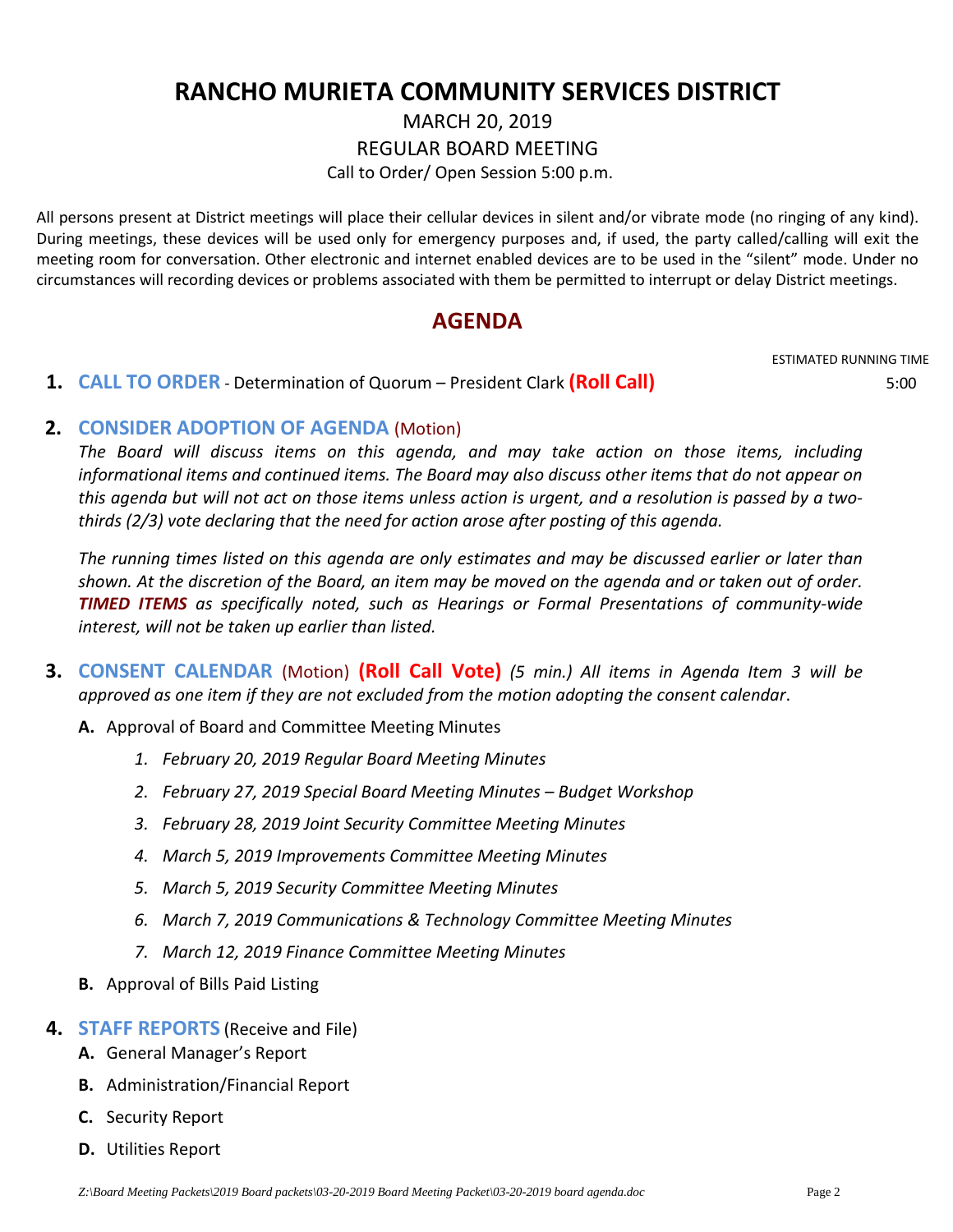- **5. CONSIDER CONFERENCE/EDUCATION OPPORTUNITIES** (Discussion/Action) (Motion) **A.** Approve Out of State Training for Paul Siebensohn, Director of Field Operations
- **6. EMPLOYEE ANNOUNCEMENTS, PROMOTIONS, COMMENDATIONS, AND KUDOS**
- **7. REVIEW DISTRICT MEETING DATES/TIMES FOR APRIL 2019**
	- **A.** March 28, 2019 Special Board Meeting at 4:00 p.m.
	- **B.** Personnel April 2, 2019 at 7:30 a.m.
	- **C.** Improvements April 2, 2019 at 8:30 a.m.
	- **D.** Security April 2, 2019 at 9:30 a.m.
	- **E.** Finance April 4, 2019 at 8:30 a.m.
	- **F.** Communications & Technology April 4, 2019 at 9:30 a.m.
	- **G.** Regular Board Meeting April 17, 2019 Open Session at 5:00 p.m.

### **8. CORRESPONDENCE**

### **9. COMMENTS FROM THE PUBLIC**

*Members of the public may comment on any item of interest within the subject matter jurisdiction of the District and any item specifically agendized. Members of the public wishing to address a specific agendized item are encouraged to offer their public comment during consideration of that item. With certain exceptions, the Board may not discuss or take action on items that are not on the agenda.* 

*If you wish to address the Board at this time or at the time of an agendized item, as a courtesy, please state your name and address. Speakers presenting individual opinions shall have 3 minutes to speak. Speakers presenting opinions of groups or organizations shall have 5 minutes per group.*

- **10. CONSIDER RESCINDING DISTRICT POLICY 2009-09 DOG CONTAINMENT AND KENNEL FEE**  (Discussion/Action) (Motion) **(Roll Call Vote)** *(5 min.)*
- **11. CONSIDER APPROVAL OF PROPOSAL FROM MUNIQUIP, LLC., FOR MAIN LIFT SOUTH SUMP PUMP REPLACEMENT** (Discussion/Action) (Motion) **(Roll Call Vote)** *(5 min.)*
- **12. CONSIDER APPROVAL OF PROPOSAL FROM TNT INDUSTRIAL CONTRACTORS, INC., FOR RECYCLED WATER LINE INSTALLATION, WATER SUPPLY AUGMENTATION PROJECT 17-5-11, CAPITAL IMPROVEMENT PROJECT 18-11-01 COMMERCIAL LOOP CONVERSION** (Discussion/ Action) (Motion) **(Roll Call Vote)** *(5 min.)*
- **13. RECEIVE FISCAL YEAR 2019 - 2020 DRAFT BUDGET UPDATE** (Discussion/Action) *(15 min.)*
- **14. DISCUSS DISTRICT'S EXPECTED EVACUATION PLAN ROLE** (Discussion/Action) *(15 min.)*
- **///**